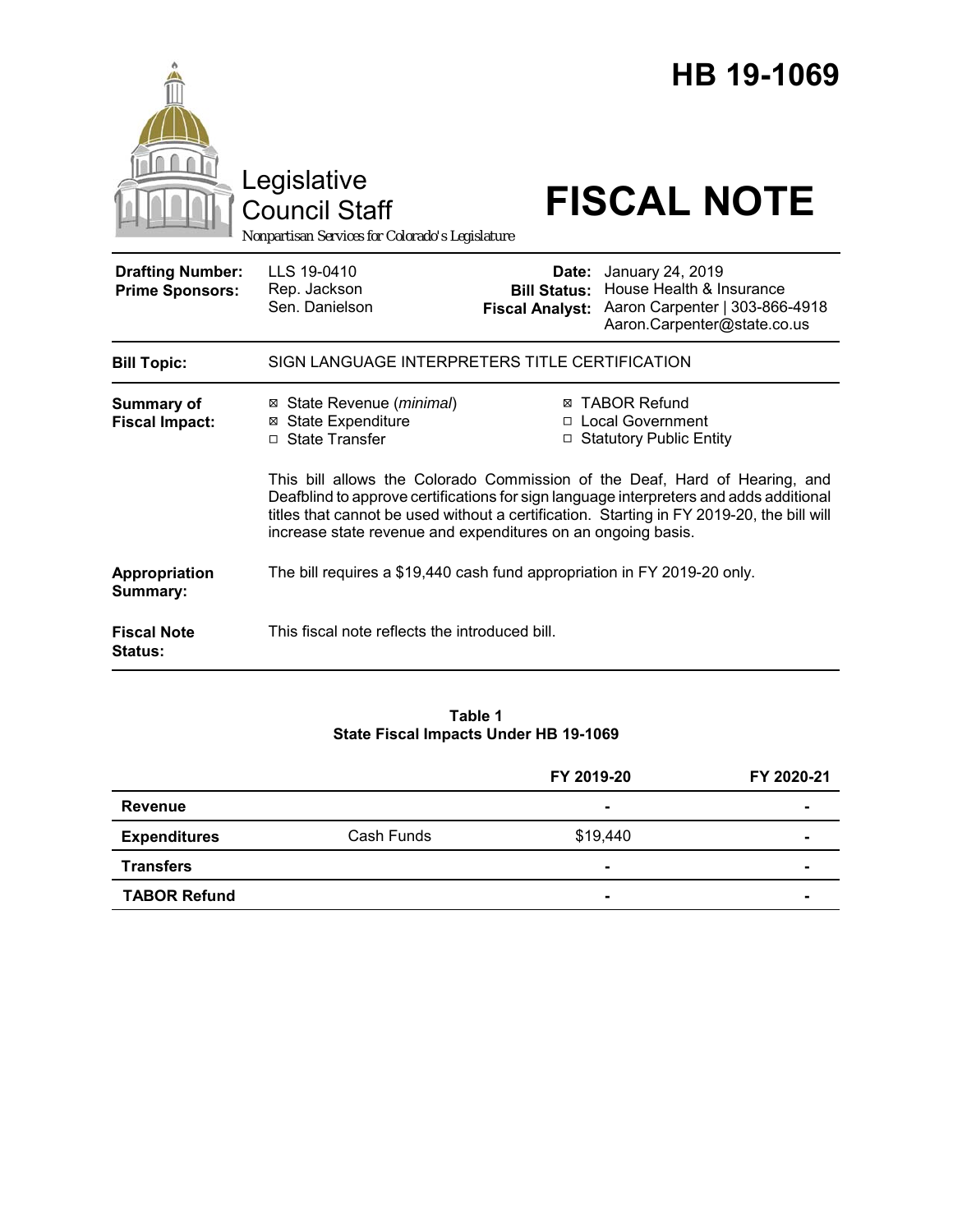January 24, 2019

# **Summary of Legislation**

Under current law, anyone who claims to be a sign language interpreter and does not hold a valid certification issued by the Registry of Interpreters for the Deaf, Inc., engages in a deceptive trade practice. This bill expands the titles that a person cannot use without a certification to include "translator" and "certified translator". In addition, the bill allows the Colorado Commission for the Deaf, Hard of Hearing, and Deafblind to approve certifications for sign language interpreters to allow them to use the specified titles.

# **Background**

The Colorado Commission of the Deaf, Hard of Hearing, and Deafblind, in the Department of Human Services (DHS), is responsible for ensuring equal access to government services for the deaf, hard of hearing, and deafblind in Colorado. In FY 2018-19, the commission was appropriated \$2.1 million, including \$1.9 million from the Telephone Users with Disabilities Fund and \$144,324 from the General Fund.

### **State Revenue**

Starting in FY 2019-20, state revenue to the Judicial Department will be affected to the extent there is a change in civil court filings for deceptive trade practices. Because the bill adds new titles that cannot be used without certification, cases for deceptive trade practices may increase. However, by allowing the commission to approve certifications, more people may be able to get certified, decreasing the number of cases filed. The fiscal note assumes that any revenue change will be minimal.

### **State Expenditures**

In FY 2019-20, expenditures in the Judicial Department and the DHS will be impacted as described below.

**Department of Human Services.** Starting in FY 2019-20, cash fund expenditures from the Telephone Users with Disabilities Fund in the Department of Regulatory Agencies reappropriated to the DHS will increase by \$19,440 for the commission to approve certifications. Based on a similar project performed in Idaho, the fiscal note assumes that a contract subject matter expert will assist the commission in reviewing certifications. There will be approximately 27 certification approvals taking, on average, 9 hours each to assess, at a contractor rate of \$80 per hour.

**Judicial Department.** Starting in FY 2019-20,workoad in the trial courts in the Judicial Department will be impacted based on any change in the number of cases filed for deceptive trade practices. The fiscal note assumes that any impact to trial courts will be minimal and does not require a change in appropriations.

**TABOR refunds.** To the extent that the bill increases court case filings, the state General Fund obligations for TABOR refunds in FY 2019-20 will increase. To the extent that the bill decreases court case filings, the state General Fund obligations for TABOR refunds in FY 2019-20 will decrease. Under current law and the Legislative Council Staff December 2018 forecast, the bill will correspondingly change the amount refunded to taxpayers via sales tax refunds on income tax returns for tax year 2020. The state is not expected to collect a TABOR surplus in FY 2020-21.